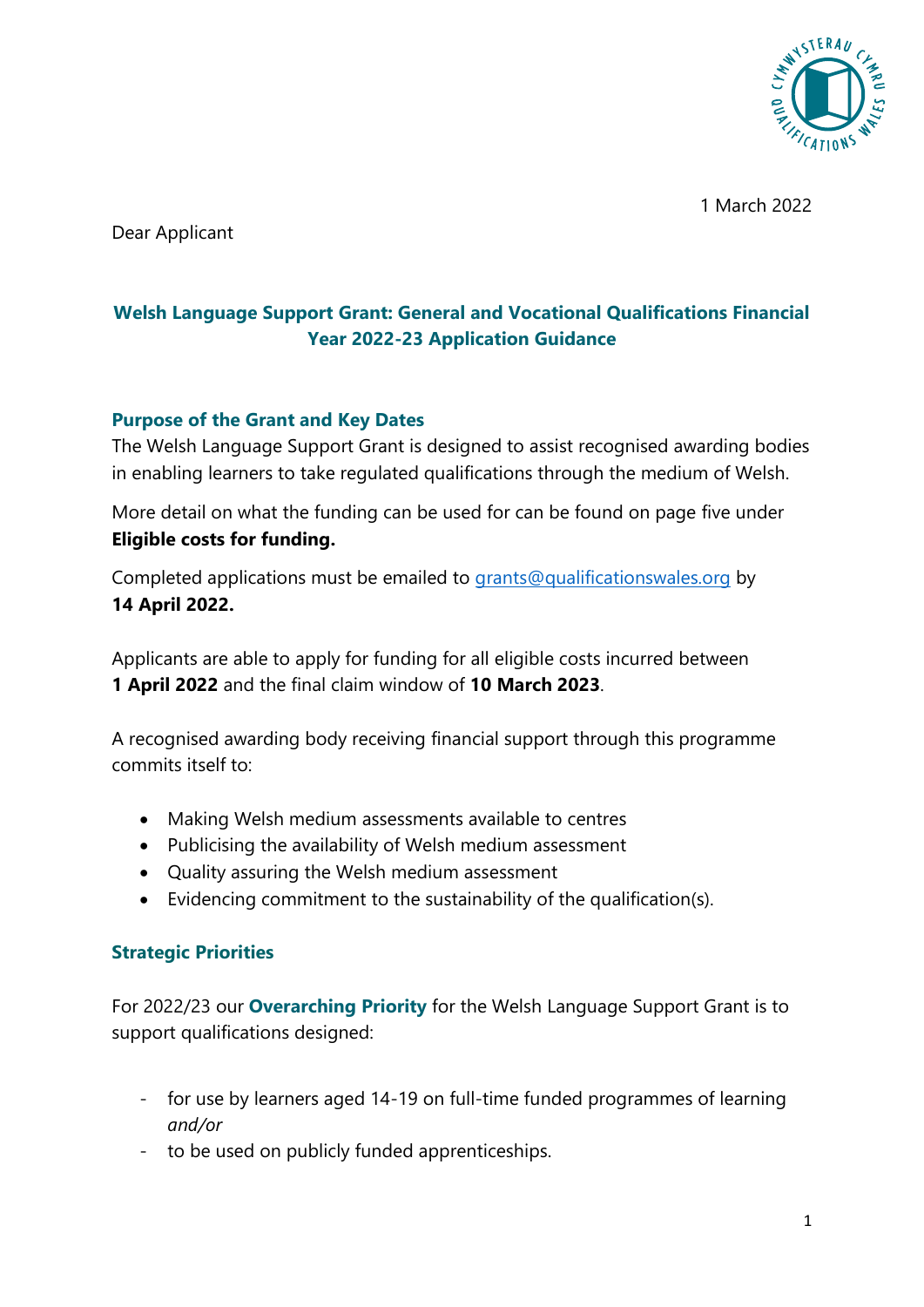We anticipate using the majority of our available funding for qualifications that fall within this overarching priority, however, applications are welcome for qualifications that do not fall within this priority.

In our view it is better for qualifications to be made available for learners in both Welsh and English from the point of first teaching. This approach increases the likelihood that centres in Wales will be encouraged to adopt new qualifications and to provide an active and equal offer to learners from the outset. Within the Overarching Priority, we will therefore further prioritise applications in the following order:

**Category 1:** New qualifications which have been designed for first teaching from September 2022 or 2023 (these may or may not replace existing qualifications) and/or qualifications which have been identified as a priority by Qualifications Wales activities.

**Category 2:** Qualifications which are being updated for teaching from September 2022 or 2023.

**Category 3:** Qualifications which have been recently updated or reviewed.

**Category 4:** Older qualifications and/or qualifications with a limited lifespan remaining.

**To note: The qualifications operational end date must be three years from the award of grant funding. Where an awarding body wishes to apply for funding for qualifications which sit in more than one category above, we require a separate application form for each category. We also require a separate application for qualifications which are outside of our Overarching Priority.** 

In scoring applications, Qualifications Wales will also take into account:

- intelligence received directly, or through representative bodies, from centres in Wales about their demand for Welsh medium provision;
- evidence from employers that the qualification provides an entry route into, or progression within employment;
- Welsh Government's national priority areas;
- evidence as to how the awarding body will quality assure the activity provided by the funding;
- evidence of the sustainability of Welsh medium assessment for the qualification in the longer term (after the period of the funding).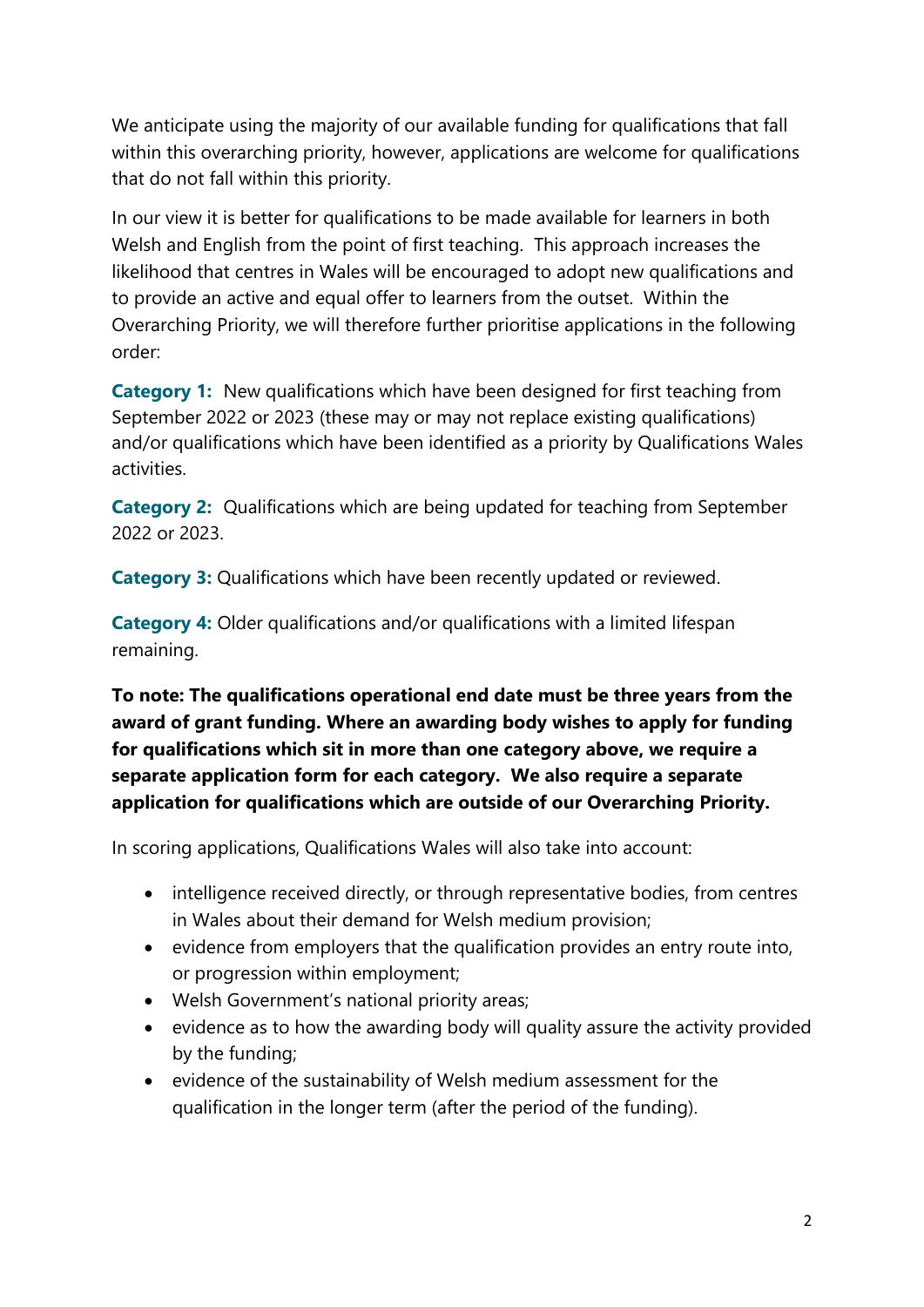Once a grant has been awarded, a condition of payment being made will be that the appropriate designation end date has been applied for and gained. We also expect the language section of QiW to be updated, as appropriate.

Applicants should consider the priorities outlined above in their response to **2a. The rationale for applying for this grant**.

# **Application Submission Process**

All applicants must submit **a completed application form** and a **supplementary information spreadsheet** by 14 April 2022.

The application form can be found in the application pack and is split into three sections:

- **1.** Contact details for the organisation
- **2.** Describing your processes for supporting Welsh language qualifications
- **3.** Payment profile & declaration

Not all parts of the application will be scored but all parts must be completed. Failure to supply sufficiently detailed responses may result in your application being unsuccessful.

# **Scoring of your application**

You will also be asked to provide details on why you need access to the grant funding under **2a. The rationale for applying for this grant**. This part of the application is not scored but is required.

**Stage 1:** Applications will be prioritised first as to whether they meet the **Overarching Priority** above.

**Stage 2:** Whether the application meets the overarching priority or not, it will be scored as outlined below and ranked in order of score within its prioritisation. This will then be used as an order of preference for funding within each prioritisation grouping. Each criterion must score a 2 or above, and the application have a score of 9 or above to be considered for funding in the first instance.

| <b>Criteria</b>          | <b>Outline</b>                                                                                              | <b>Weighting</b> |  |
|--------------------------|-------------------------------------------------------------------------------------------------------------|------------------|--|
| 2b. Quality<br>Assurance | Awarding bodies should provide evidence of their<br>ability to quality assure their activity related to the | 25%              |  |
|                          | funding.                                                                                                    |                  |  |

The following aspects of the application will be scored and are weighted: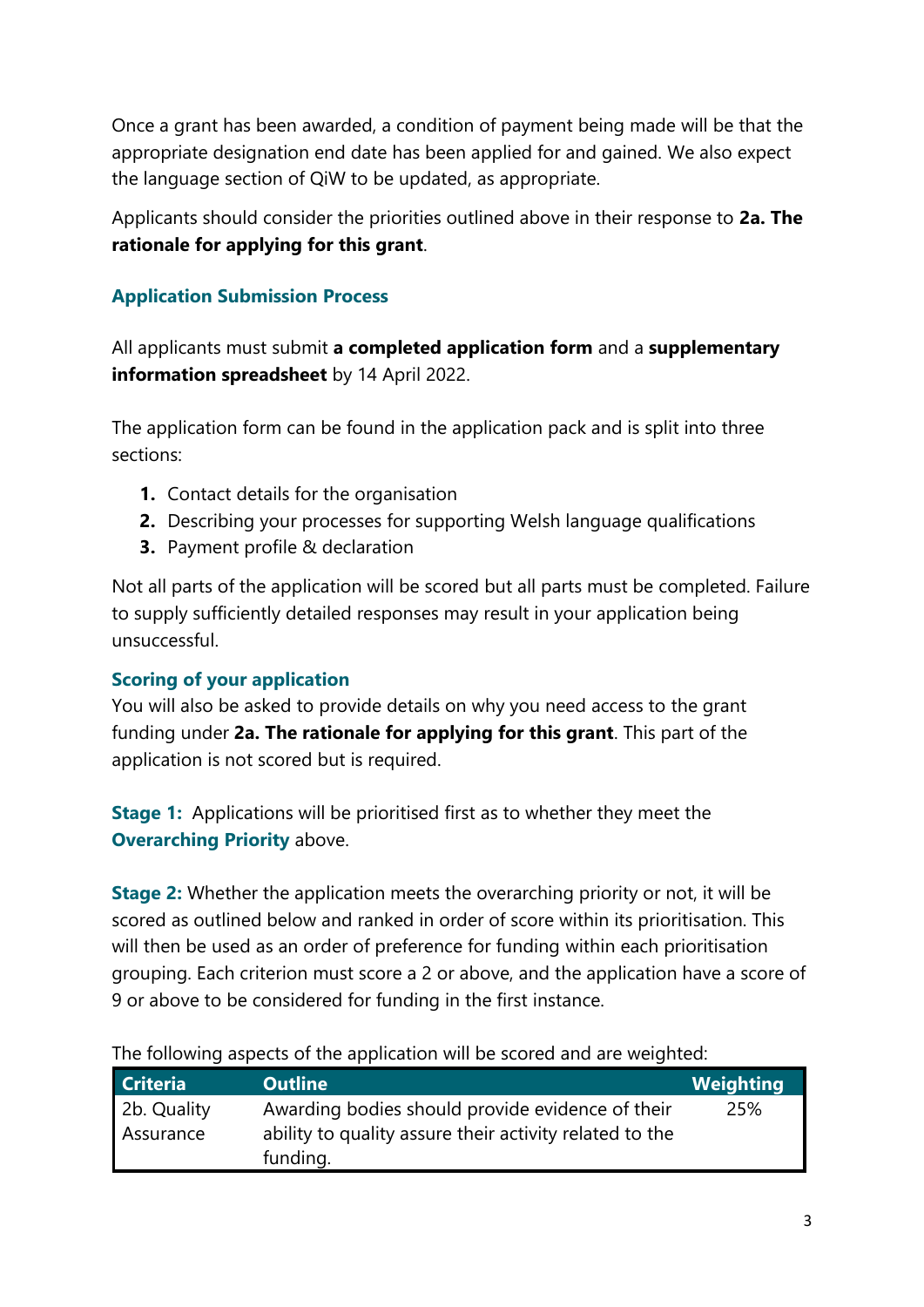| 2c.<br>Sustainability      | Awarding bodies should provide evidence how<br>they plan to support the qualification(s) in the<br>long term, beyond the lifespan of the funding.                                                                                    | 20% |
|----------------------------|--------------------------------------------------------------------------------------------------------------------------------------------------------------------------------------------------------------------------------------|-----|
| 2d. Demand<br>and benefits | Awarding bodies should provide evidence<br>demonstrating the level of demand/likely demand<br>for qualification(s) and the intended benefits to<br>learners and other stakeholders (such as<br>employers) of the proposed provision. | 40% |
| 2e. Policy                 | Awarding bodies should provide evidence to<br>show how its proposal aligns to national policy in<br>Wales whether through education, Welsh<br>Language, economic (including priority sectors)<br>and/or other policies.              | 15% |

Each criterion will be marked as follows-

| <b>Score</b> | <b>Description</b>                                              |
|--------------|-----------------------------------------------------------------|
| $\vert$ 1:   | Does not address the criterion                                  |
| 2:           | Addresses most aspects of the criterion but with insufficient   |
|              | detail to make a secure judgement                               |
| 3:           | Addresses the criterion fully with sufficient detail to make a  |
|              | secure judgement                                                |
|              | Addresses the criterion fully, with compelling strong evidence. |

The **supplementary information** spreadsheet is a separate document and should be found with this letter and application form, please contact [grants@qualificationswales.org](mailto:grants@qualificationswales.org) if you need access to a copy.

Qualifications Wales requires the following detail, where applicable, to be outlined in the Supplementary Information spreadsheet:

- **Qualification name** full title of the qualification.
- **Unit name (where applicable)** individual unit title if you are working at this level.
- **Operational end date** the date that you will stop enrolling new learners on this qualification.
- **Certification end date** the date by which all remaining learners will need to complete the qualification.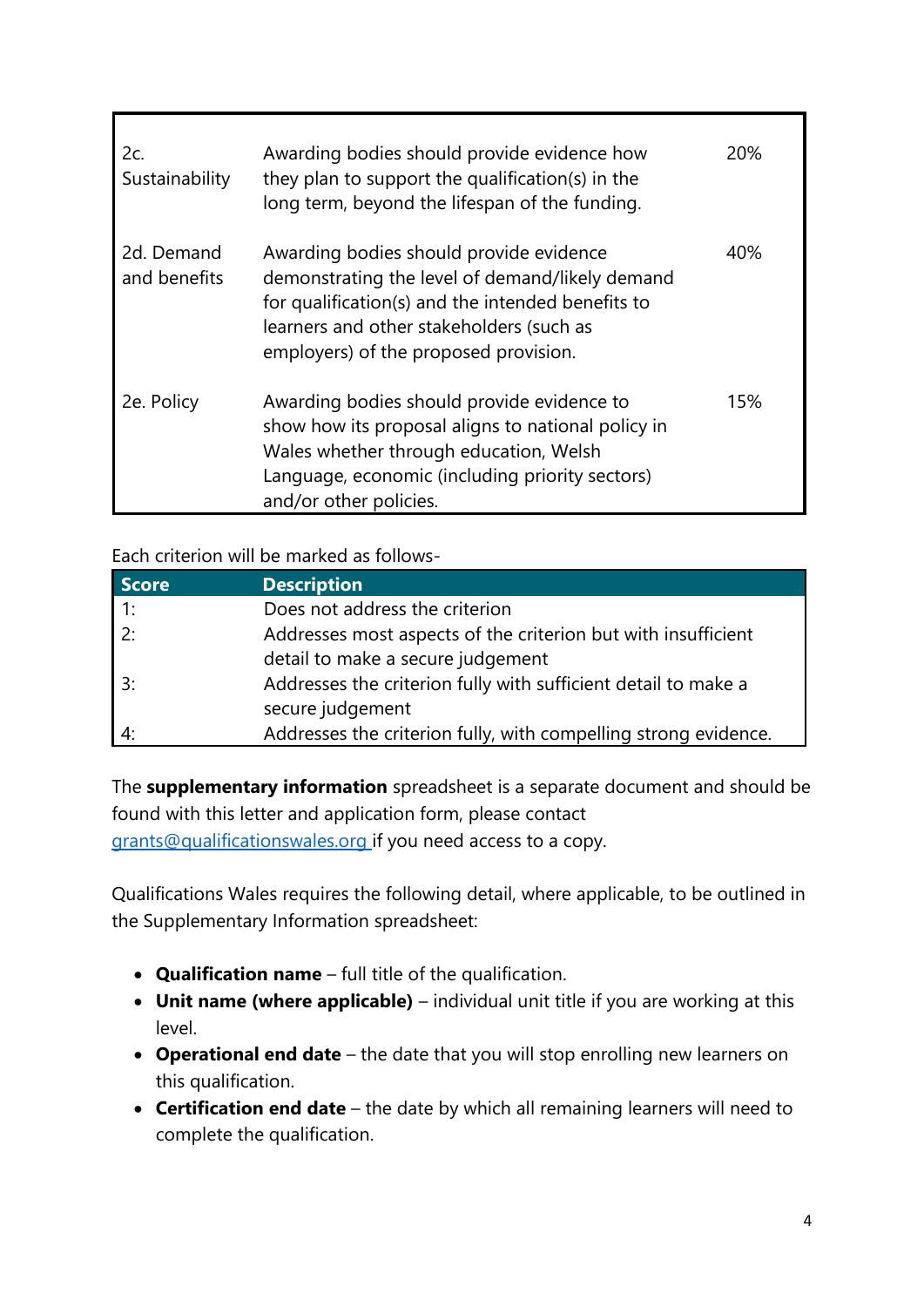- **QiW code** the code that is assigned to the qualification by Qualifications Wales (if applicable).
- **QAN code** the code that is assigned to the qualification by Ofqual (if the qualification is regulated in England).
- **Item(s) to be supplied in Welsh** for example specification, unit detail, assessments.
- **Breakdown of costs** per item for any translation costs, please supply cost per 1,000 words.
- **Learner numbers** Qualifications Wales requests an understanding of this in **Section 2.d Demand** but you may wish to provide more detail within the spreadsheet in addition to the narrative.
- **Staff Costs** a description of staff costs that may or have been incurred over and above any English-medium costs.
- **Previously funded**  please indicate whether your organisation has received funding for Welsh Language support previously (either through QW or Welsh Government).
- **Timeline for planned activity** this could include communication with translators and agreed deadlines for this work, along with your internal deadlines for the publications of materials and the longer-term marketing timeline for the qualification(s). Qualifications Wales will use this information to have ongoing conversations with you to agree appropriate claim dates that match the key deliverables. You may provide a diagram, a list of key dates or a narrative. Qualifications Wales understands that any detail submitted may be subject to change.
- **Additional Information** if your organisation would like to provide any further supporting evidence please add this to the additional information tab provided.

## <span id="page-4-0"></span>**Eligible costs for funding**

The funding can be used for the following:

- Only by awarding bodies recognised by Qualifications Wales and for qualifications that are regulated by Qualifications Wales;
- Only for qualifications with an operational end date that is three years from the award of the grant;
- To translate materials directly connected to qualifications: specifications, sample assessment materials and guidance of any kind;
- For administration costs, including typesetting, which are over and above the equivalent English-medium costs which may include direct staff costs – editorial officers, subject clerks, word processor operators etc;
- For printing costs that are over and above the equivalent English-medium costs. For example, if printing 500 Welsh-medium examination papers costs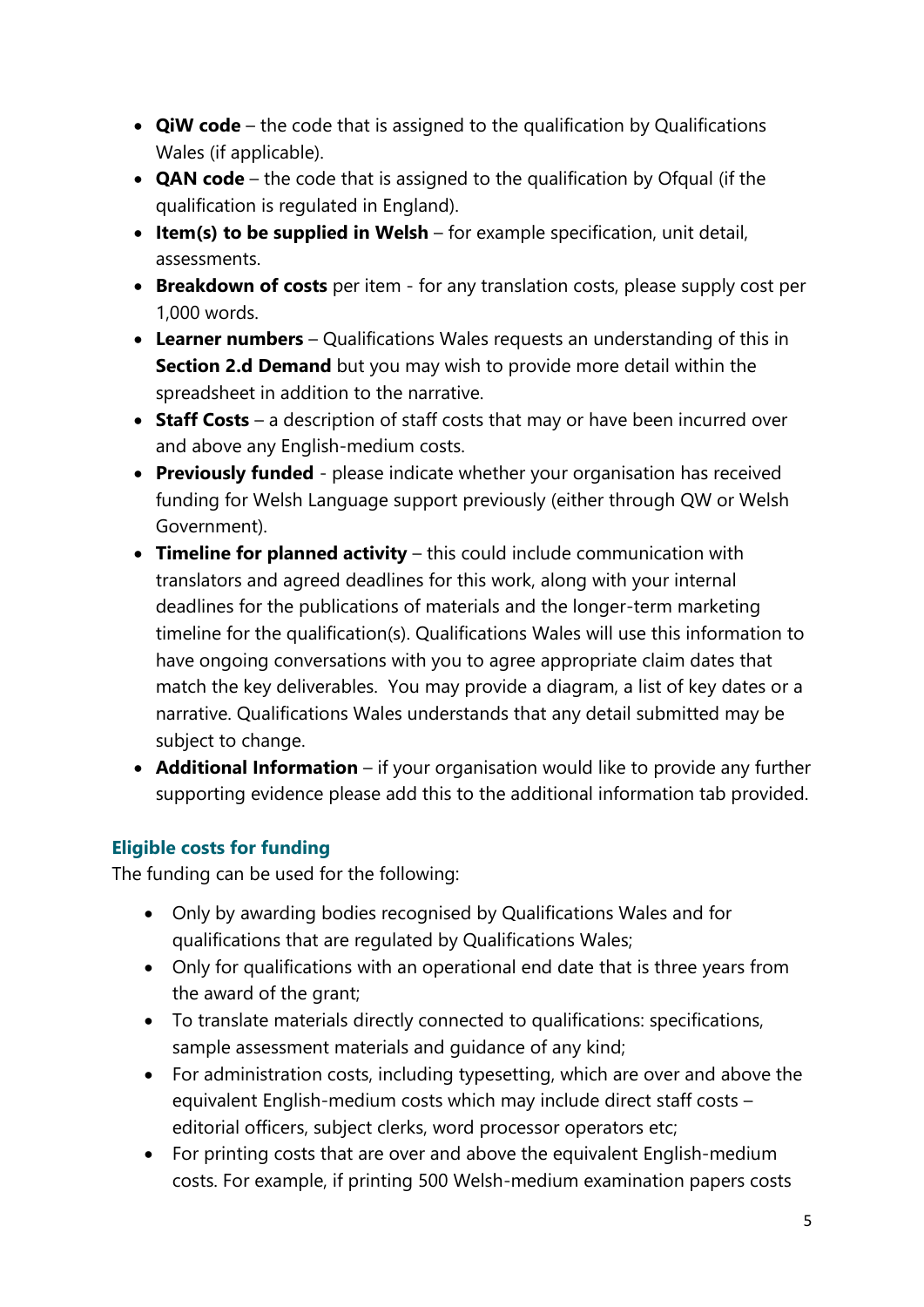£x and adding 500 to the English-medium print run would cost £y, Qualifications Wales will be willing to support the extra costs incurred in printing the Welsh-medium papers i.e. £x-£y

• For proofreading costs up to the maximum of £36 (including VAT) per hour.

#### **Translation costs**

In line with the Welsh Government National Procurement Service framework, normally we will reimburse translation costs up to a maximum of £90 including VAT per 1,000 words. However, we will consider supporting higher costs on a case-bycase basis where grant recipients have been unable to obtain translation services within the maximum cost threshold.

### **After the application is submitted**

All fully completed applications will be reviewed internally by Qualifications Wales against the criteria outlined and, if necessary, Qualifications Wales may contact you to request further information.

If the application is successful, Qualifications Wales will send a Grant Award Letter which must be signed and returned in order to activate the grant process. The Grant Award Letter will outline the total funding amount awarded, the grant conditions and key dates along with the evidence that will be required for any claim.

If the application is unsuccessful, Qualifications Wales will provide written feedback. The awarding body may request further details should it be required.

## **Claiming the funding**

All funding must be claimed in accordance with the claim profile provided in the Grant Award Letter and the following evidence provided:

- An invoice(s) submitted relating to each claim window;
- Copies of any associated invoices relating to producing/administrating various work(s) such as translator fees, time sheets for direct staff costs and quality assurance of translations etc;
- Examples of translated documents relating to the qualifications listed in the application as supporting evidence.

The successful applicant will be required to provide progress updates to Qualifications Wales' grant manager and share evidence of work completed to date. This will usually be conducted by conference call. Claimants will be encouraged to